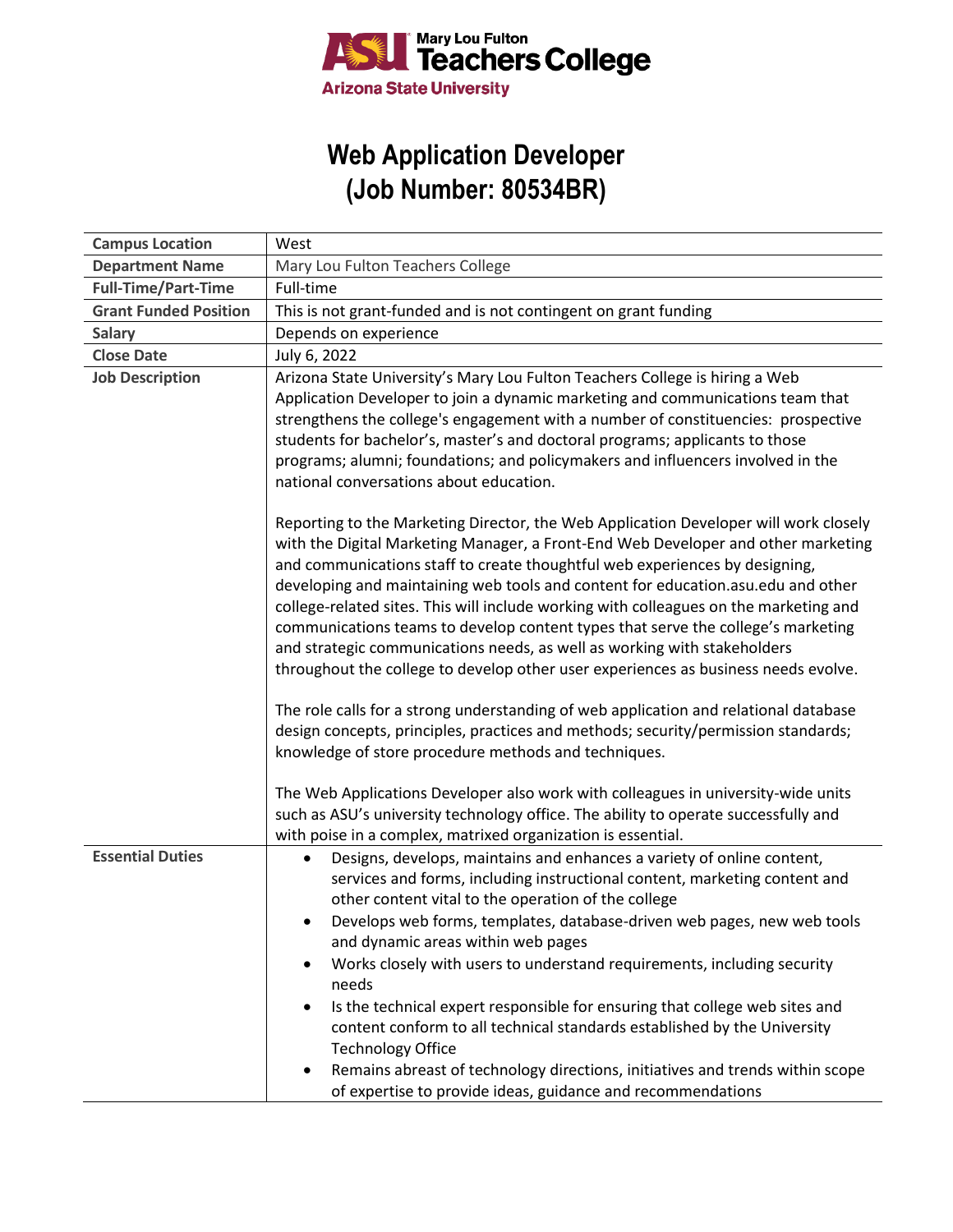

**Arizona State University** 

|                               | Develops and presents initial design ideas and associated tools, tests                         |
|-------------------------------|------------------------------------------------------------------------------------------------|
|                               | functionality to ensure objectives are achieved                                                |
|                               | Identifies and troubleshoots errors and/or problems with web-based<br>applications             |
|                               | Participates in a wide variety of projects to develop and improve routine                      |
|                               | procedures through use of innovative and technology supported solutions;                       |
|                               | Designs web interfaces and develops layout design/content                                      |
|                               | Meets with stakeholders to discuss themes and objectives for assignments,                      |
|                               | target audiences and desired outcomes                                                          |
|                               | Ensures compliance with ASU brand standards                                                    |
|                               | Performs other duties as assigned                                                              |
| <b>Minimum</b>                | Bachelor's degree Information Technology, Computer Science or closely related. 3               |
| <b>Qualifications</b>         | years web and database including creating and updating table structures and views as           |
|                               | well as CSS development.                                                                       |
| <b>Desired Qualifications</b> | Demonstrated familiarity with Drupal 9                                                         |
|                               | Experience having developed content types in Drupal                                            |
|                               | Demonstrated ability to work with front-end developers connecting<br>$\bullet$                 |
|                               | functionality to design                                                                        |
|                               | Demonstrated ability to work independently, solve problems, make decisions                     |
|                               | and clearly explain one's thinking and rationale for decisions                                 |
|                               | Evidence of exceptional attention to detail, quality and production values                     |
|                               | Evidence of a customer-service orientation                                                     |
|                               | Demonstrated ability to thrive in a fast-paced work environment and to                         |
|                               | pursue multiple projects simultaneously                                                        |
| <b>Working Environment</b>    | Activities are performed in an environmentally controlled office setting subject to            |
|                               | extended periods of sitting, keyboarding and manipulating a computer mouse;                    |
|                               | required to stand for varying lengths of time and walk moderate distances to perform           |
|                               | work. Occasional bending, reaching, lifting, pushing and pulling up to 25 pounds.              |
|                               | Regular activities require ability to quickly change priorities, which may include             |
|                               | and/or are subject to resolution of conflicts. Ability to clearly communicate verbally,        |
|                               | read, write, see and hear to perform essential functions.                                      |
| <b>Department Statement</b>   | ASU's Mary Lou Fulton Teachers College creates knowledge, mobilizes people, and                |
|                               | takes action to improve education. Nationally recognized as a leader in teacher                |
|                               | preparation, leadership development and scholarly research, Mary Lou Fulton                    |
|                               | Teachers College prepares over 7,600 educators annually. MLFTC faculty create                  |
|                               | knowledge by drawing from a wide range of academic disciplines to gain insight into            |
|                               | important questions about the process of learning, the practice of teaching and the            |
|                               | effects of education policy. MLFTC mobilizes people through bachelor's, master's               |
|                               | and doctoral degree programs, through non-degree professional development                      |
|                               | programs and through socially embedded, multilateral community engagement.                     |
|                               | MLFTC takes action by bringing people and ideas together to increase the capabilities          |
|                               | of individual educators and the performance of education systems.                              |
|                               | Aligned with ASU's commitment to justice, equity, diversity and inclusion, MLFTC is            |
|                               | committed to advancing systemic equity in our curricula, programming and                       |
|                               | institutional relationships. The college's core value of <b>Principled Innovation</b> connects |
|                               | individual decision making to the pursuit of systemic equity.                                  |
|                               |                                                                                                |